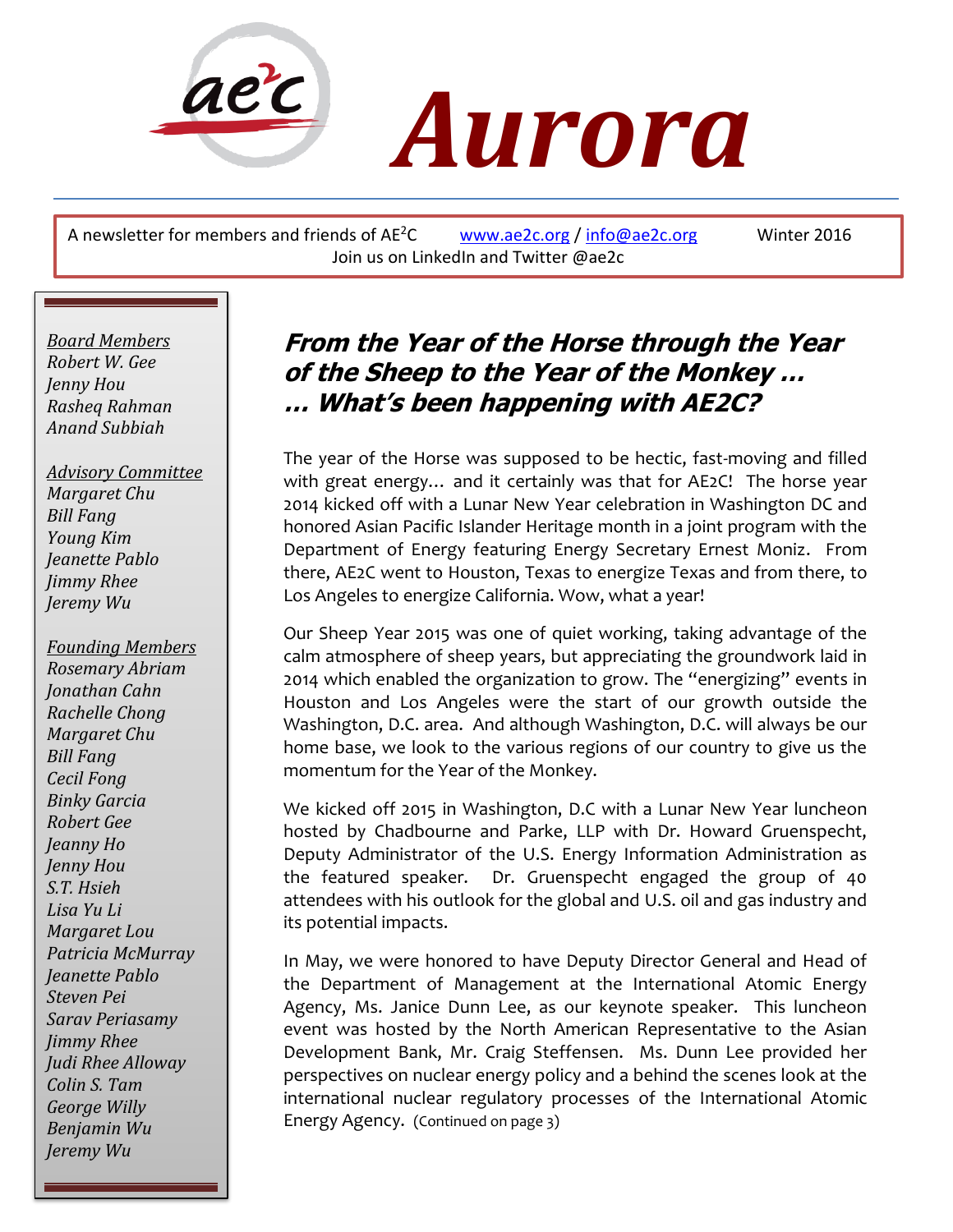#### **MARK YOU CALENDAR**

May is Asian Pacific American (APA) Heritage month Plan to attend the first joint AE2C and Energy Bar Association (EBA) Heritage month event featuring a prominent Asian American energy leader

#### **The first week of May Hosted by Dentons at 1900 K Street, NW.**

More details coming soon



### **Congratulations…**

…to AE2C founding member **Dr. Margaret Chu** for being nominated as a Department of Energy Minorities In Energy (MIE) 2015-16 program ambassador. Margaret joins AE2C president Bob Gee and many other energy industry notables who have served as MIE Ambassadors. The DOE MIE program was established in 2013 to begin a dialogue on the position of minority communities as it relates to the Department of Energy and the energy sector overall. The MIE initiative seeks to engage minority communities, job seekers and business owners in the rapidly expanding energy sector by increasing awareness, building capacity and uncovering policy solutions to overcome the challenges of these communities to fully engage in energy. MIE Ambassadors are leaders who have committed to lending their voice to the mission of the MIE Initiative and as such, will include speaking engagements on STEM Education and workforce development, energy economic development and climate change.

#### **What is LEAPcareer?**

Leadership, Excellence, Aspiration and Platform (LEAP) is a career development forum series launched in early 2013, co-founded by the Chinese-American Engineers and Scientists Association of Southern California (CESASC) and the Southwestern Chinese Students and Scholars Association (SWCSSA). LEAP workshops, conferences and seminars provide a professional networking platform for Chinese-American professionals throughout their careers. For more information, go to www.leapcareer.org or contact them at [askleap@leapcareer.org](mailto:askleap@leapcareer.org)



#### *Monkey (Continued from page 1)*

To support our mission to build relationships and foster professional growth opportunities, we worked with the American Petroleum Institute (API) on two major initiatives. The first was to connect API and the Asian Pacific American Institute for Congressional Studies (APAICS). Building on this base, AE2C facilitated initial discussions and API entered an agreement with APAICS to sponsor a 2015-2016 tenmonth congressional fellowship for an Asian American student awardee to intern and participate in various congressional offices and departments focusing on national energy policy. The second initiative is an ongoing participation in the API Study Group on Workforce Development. This API initiative includes AE2C, and other DOE Minorities In Energy partners, and focuses on minorities in the oil and gas industry. At the end of 2015 and to date, AE2C provided input on career development and challenges facing Asian Americans in the industry which will be included in the 2016 report. (continued)